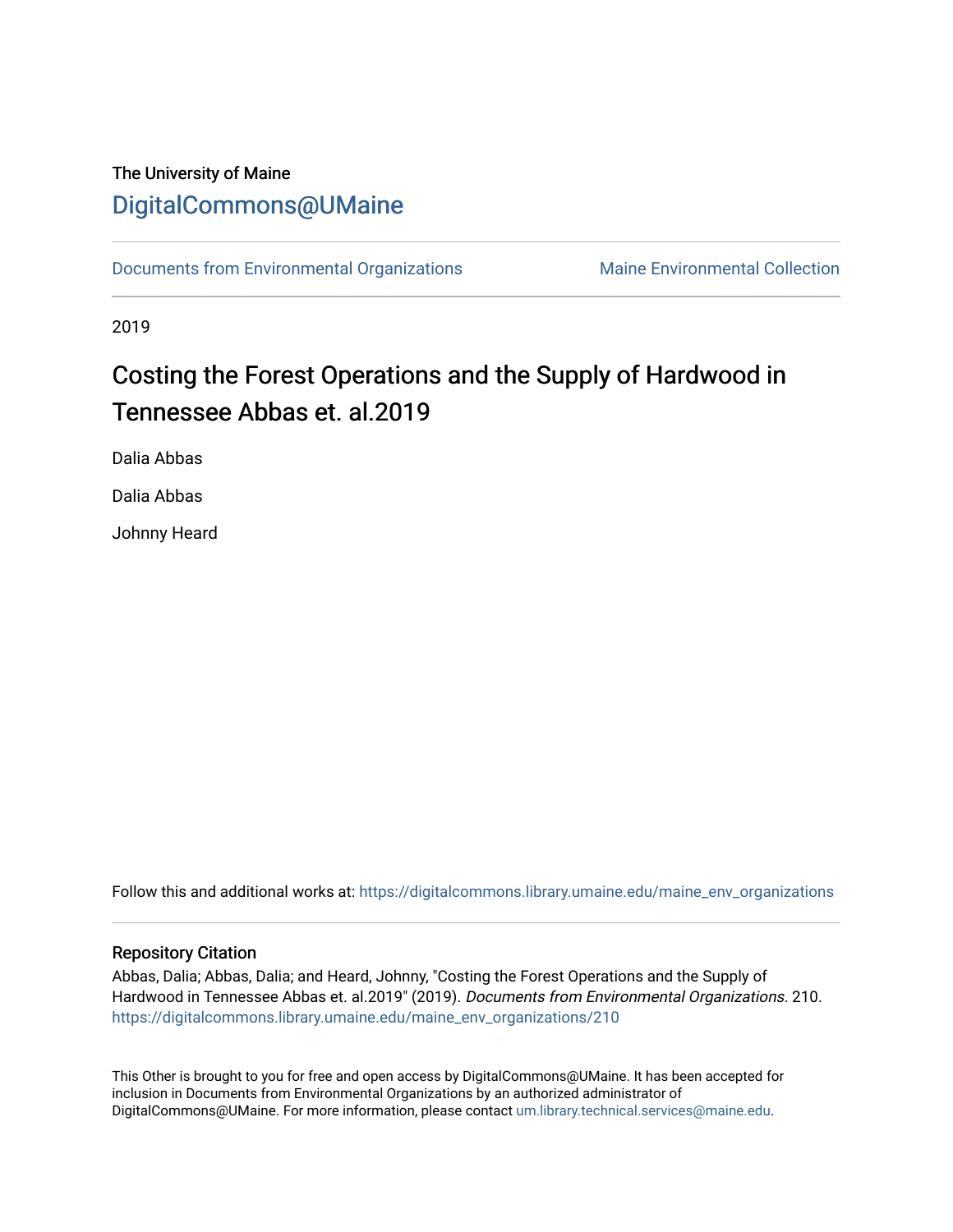# **Costing the Forest Operations and the Supply of Hardwood in Tennessee**

## **Dalia Abbas, Donald Hodges, Johnny Heard**

#### *Abstract*

*The purpose of this paper is to assess the delivered cost of pulpwood from natural hardwood stands in the State of Tennessee using forest operations supply chain analysis. The study is based on primary production and equipment data collected from logging firms using a statewide in-depth harvesting and transportation survey. Survey results were used to develop estimates for the delivery cost of hardwood pulpwood removed per green tonne unit hour. Find*ings revealed not only the variability of inputs attached to costing harvesting operations, but *also the difficulty in identifying one typical harvest system for the state. This may be explained by the very diverse operating conditions and systems, as well as the low stumpage prices and high cost of harvesting and delivery that are predominantly managed by small scale operations. Results have shown that the cost of harvesting a tonne of wood for a distance of up to 50 km*  ranges from an average minimum of \$43 per tonne to an average maximum of \$51 per tonne. *After this distance, the cost increases exponentially. The fact that this study is the first for the state that looks at the operations logistics indicates the lack of available knowledge of the true cost incurred by operators that may have a lasting impact not only on the continuity of logging operations but also the sustainability and availability of forest products and workforce.*

*Keywords: cost assessment, survey, production, harvest, trucking, system configurations, operator*

### **1. Introduction**

In the southern region of the United States the forest products industry is a significant component of state economies. The majority of the studies have targeted costs associated with harvesting softwood pine stands (Tufts et al. 1988, Carter and Cubbage 1994, Mitchell and Gallagher 2007). While this may be expected, given the predominance of pine species and plantations in the region's forest products industry, more information is needed on the cost of harvesting and transporting hardwood timber, which comprises approximately 30% of all wood harvested in the South, including 27% of the sawtimber and 32% of the pulpwood (USDA Forest Service 2012). It is worth noting that the budget of the hardwood industry in TN is very significant. For example, the state's exports outside the United States in 2011 alone were approximately worth \$1.0 billion (Menard et al. 2013). Accordingly, the key contribution of this study is in assessing for the first time in the state the costs and configurations

of forest operations involved in supplying hardwood pulpwood in the State of Tennessee (TN).

The State of Tennessee is located in the middle of the hardwood resource of the southern region, dominated primarily by upland hardwood forests in the eastern and central portions of the state, as well as bottomland hardwood forests in the west. Tennessee forests cover more than 50% of the state's area, with the bulk of the forests (72%) classified as oak-hickory forests in 2013 (Oswalt 2016). Hardwoods comprise more than 80% of the 9.6 million  $m^3$  of wood harvested in TN in 2012 alone, more than 85% of the state's sawtimber and 67% of the pulpwood (USDA Forest Service 2012). Tennessee forestlands are predominantly (81%) owned by private non-industrial landowners (TN Forestry 2013). The objectives of this study are to provide:

- $\Rightarrow$  better understanding of different harvesting systems in the state
- $\Rightarrow$  calculate the cost of operations starting with the move-in of machines to the site exit and delivery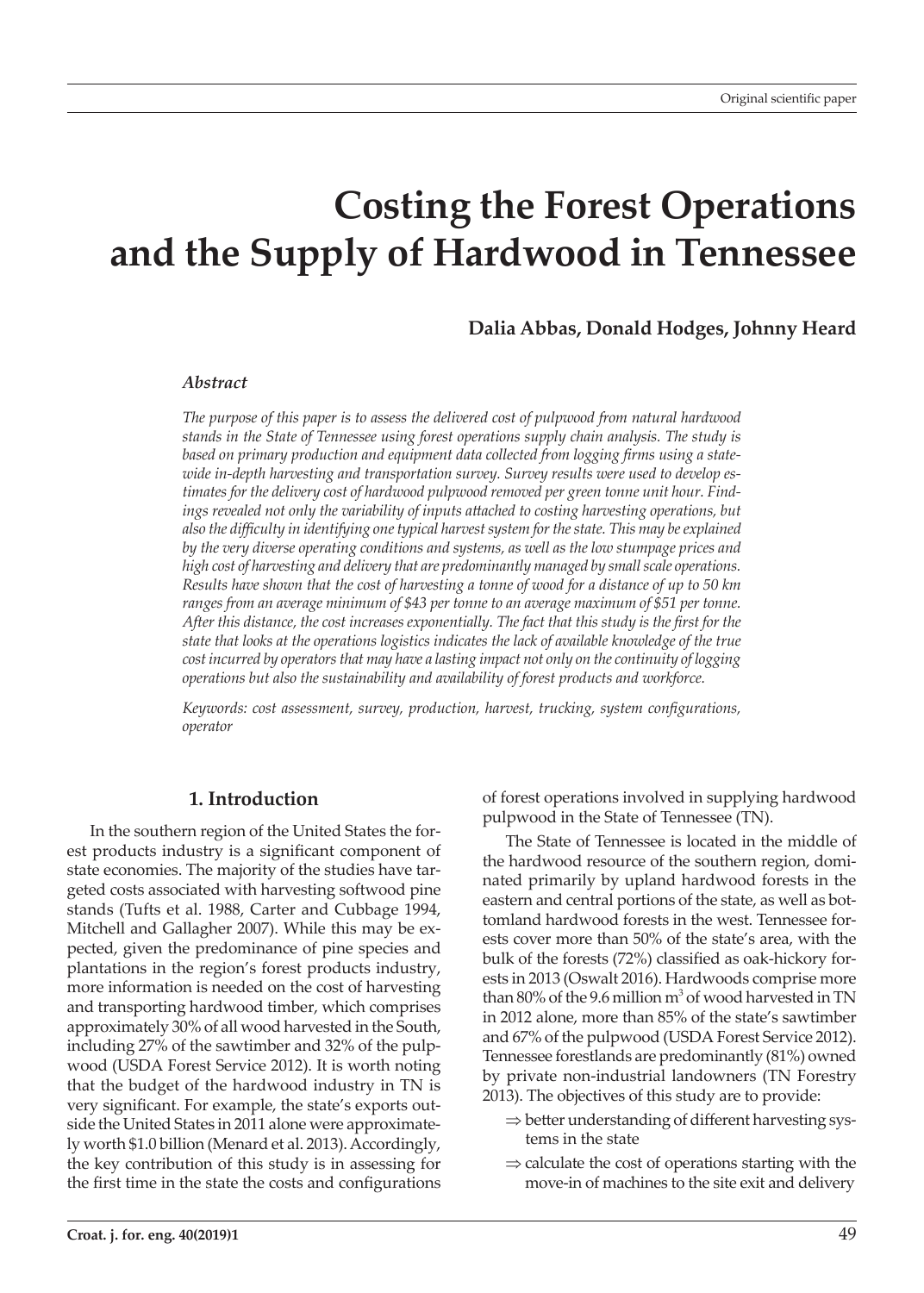$\Rightarrow$  explain why assessing forest operations in Tennessee is not a straightforward exercise because of the several nonuniform small scale operations that run the multi-million-dollar industry of the state.

This study is structured to first explain the process of data collection, then explain the cost assessment methods used and discuss the results. The study, methods, and findings are intended to guide operators, practitioners, and scientists interested in this type of information and methods used to assess the cost of logging operations not only in Tennessee but also in other cases.

## **2. Background**

This study is based on the analysis of an in-depth 14-pages logging and transportation survey in Tennessee developed to help explain the forest operations, state of the technology and logistics and the work force capacity of the state. The Tennessee survey disseminated was a replica of a state-wide survey disseminated in the State of Michigan (Abbas et al. 2013, Abbas et al. 2014). The TN survey was piloted with logging operators in Tennessee Master Loggers Workshops, that offer loggers educational setups, to make it more relevant. Data from the TN survey helped offer, for the very first time, a comprehensive surveybased logging operations data, production volume per most common system configuration, products removed and delivered, equipment types and utilization and fuel use in TN forest operations. The survey results were then used to calculate the production cost of the supply chain on a metric green tonne basis. The results of the study explained the difficulty in attempting to explain a typical logging configuration for the state. Assessing the cost of the supply chain required an explanation of the logging operations and unique system configurations of the state (Abbas and Clatterbuck 2015). This was due to the very many configurations and small sized operations that were almost unique to every respondent as the harvesting system they used as a whole. However, after detailing each individual response against survey questions, these responses were juxtaposed with other questions that reported equipment data, configuration, production volume and number of units owned by operators. The most commonly used reported systems were identified based on the most occurrences of these systems in the responses, and were analysed by the reported productivity. The systems identified were run by operators in the state to clarify their relevance to what they perceived to be the more »typical« system. The cost of

these systems is analysed in this study using standard machine costing methods (Miyata 1980).

The importance of this study is not only in identifying the cost of harvesting operations, but also in recognizing the voices of the logging community in TN. During the survey stage, operators were asked about where they would like to see improvements in the field of forest operations. Their recommendations targeted improvements in the areas of forest products markets of the state and travelled roads. They further indicated their interest in more sales contracts and to see more support to small numbered operators on the smaller jobs. The survey results confirmed this, by showing that on average there were only 4 employees per firm (Abbas and Clatterbuck 2015). Operators also voiced a concern about the importance of improving the public's perception of logging and loggers.

Operators also noted the importance of improving loggers' education in negotiating payments with mills, cutting costs along the supply chain, and gaining a better understanding of both the soft and hardwood markets in the state. Considering the low stumpage price over the past years, as presented in this study, these recommendations are crucial. Respondents also have expressed an interest in more training that explains how to better cruise timber, improve and pay for insurance, getting trained in cash flow management and how to keep safe on the job. Despite the difficult hardwood markets in TN, machine and logging operators under non-regulatory forest best management practices have demonstrated high compliance rates of 82% (Kinney 2011). This is a credit statement to the hardworking, yet under-recognized, workforce responsible for the supply chain of forest products for the state.

## **3. Material and methods**

Calculations of the harvesting cost estimates of the forest operations involved in this study were based on standard costing methods (Miyata 1980) and the model used to calculate these costs was based on the updated Microsoft Excel MSO® spreadsheet of the Fuel Reduction Cost Simulator Model (FRCS) developed by the United States Department of Agriculture, Forest Service (Dykstra 2012). The machine cost model used required input of equipment purchase price; machine life expectancy; salvage value; repair and maintenance as a percent of depreciation; insurance; interest and tax rates; fuel use and cost; lube and oil (as a % of fuel cost); and operator wage, fringe and benefits; and utilization rates. Data required and collected to assess the cost of the forest operations included: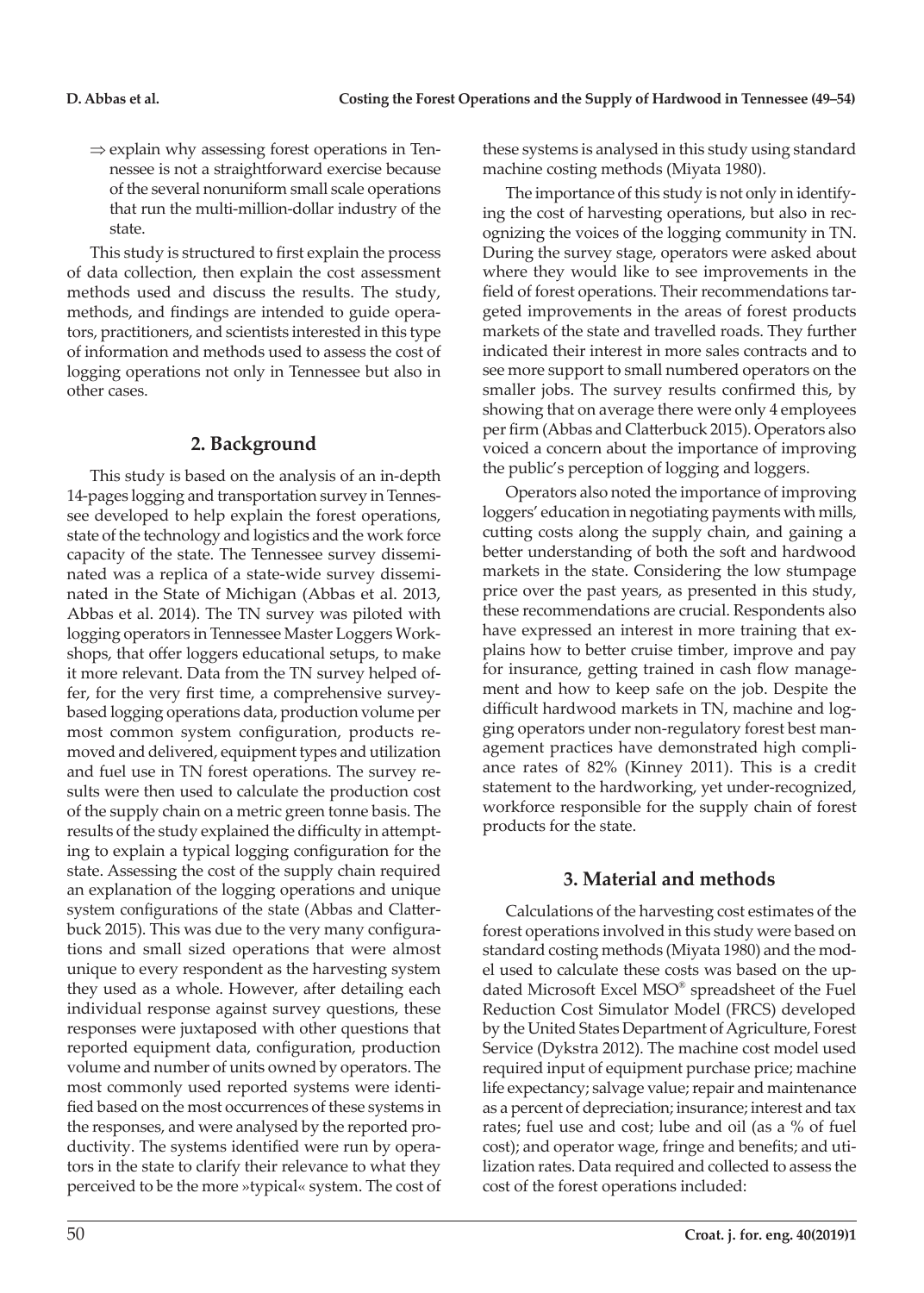- $\Rightarrow$  published average stumpage values for two years (2013–2014) based on Timbermart-South quarterly stumpage reports for the State of Tennessee for 2013–2014 (TMS 2013–2014)
- $\Rightarrow$  equipment haul rates to the harvest site collected from local dealers
- $\Rightarrow$  harvesting cost using most typical system configurations identified for Tennessee from the survey
- $\Rightarrow$  the cost of pulpwood delivery using trucks at different distances collected from local industries and truckers.

### **3.1 System configuration and production volume**

The process of determining the average production per typical harvest system was based on configuring the most commonly used equipment types in the supply chain and reported volumes from the survey results (Abbas and Clatterbuck 2015). Results were configured for the two systems primarily used and reported. Those came out to be: System Configuration A (SCA): 1.2 feller bunchers, 3.6 chainsaws, 2 skidders, 1.5 knuckleboom loaders; and System Configuration B (SCB): 3.3 chainsaws, 1.6 skidders, 1.1 knuckleboom loaders. Tables 1 and 2 below describe the average production volume in tonnes calculated from the reported system configuration types in the survey.

## **3.2 Costing the system configuration**

The purchase price of equipment was collected from local dealers based on the most common machine brands in Tennessee reported in the survey. Utilization rates were assumed to be 75%, even though such utilization values are much higher than the actual reported survey results. However, since the costing method applies a potential five-year machine life for assumed new machinery, the use of utilization

**Table 1** Average Production for SCA\* (tonnes removed per Scheduled Machine Hour (SMH)): 1.2 Fellerbuncher, 3.6 Chainsaws, 2.0 skidders, 1.5 Knuckleboom Loader

| Tonnes per Hour        |          | 30-50% removal |            |          | 50-70% removal |            | Clearcutting |          |            |  |
|------------------------|----------|----------------|------------|----------|----------------|------------|--------------|----------|------------|--|
|                        | Hardwood | Softwood       | Mixed wood | Hardwood | Softwood       | Mixed wood | Hardwood     | Softwood | Mixed wood |  |
| Average                | 16       | 17             | 15         | 18       | 19             | 16         | 21           | 23       | 21         |  |
| Maximum                | 36       | 36             | 36         | 36       | 41             | 36         | 45           | 54       | 51         |  |
| Minimum                | 3        | 4              | 4          | 4        | 5              | 5          | 5            | 5        | 5          |  |
| Std. dev.              | 9        | 10             | 9          | 10       | 11             | 9          | 12           | 15       | 13         |  |
| No. of responses       | 19       | 16             | 17         | 14       | 11             | 13         | 21           | 17       | 16         |  |
| Total no. of equipment | 162      | 137            | 143        | 111      | 100            | 111        | 181          | 153      | 140        |  |

\*SCA: System Configuration A using fellerbuncher for primary cutting machines

Table 2 Average production for SCB\* (tonnes removed per Scheduled Machine Hour (SMH)): 3.3 Chainsaws, 1.6 skidders, 1.1 Knuckleboom Loader

|                        |          | 30-50% removal |            |          | 50-70% removal |            | Clearcutting |          |            |  |
|------------------------|----------|----------------|------------|----------|----------------|------------|--------------|----------|------------|--|
|                        | Hardwood | Softwood       | Mixed wood | Hardwood | Softwood       | Mixed wood | Hardwood     | Softwood | Mixed wood |  |
| Average                | 10       | 10             | 13         | 12       | 10             |            | 13           | 13       | 14         |  |
| Maximum                | 27       | 18             | 45         | 27       | 18             | 23         | 27           | 23       | 54         |  |
| Minimum                | C        | $\Omega$       | $\Omega$   | C        | $\Omega$       | C          | $\Omega$     | ŋ        | n          |  |
| Std. dev.              |          | 5              | 13         |          | 6              |            | ᄀ            | 8        | 15         |  |
| No. of responses       | 14       | 9              | 10         | 13       | 8              | 9          | 11           | 8        | 11         |  |
| Total no. of equipment | 89       | 55             | 59         | 74       | 46             | 50         | 55           | 49       | 69         |  |

\*SCB: System Configuration B using chainsaws for primary cutting machines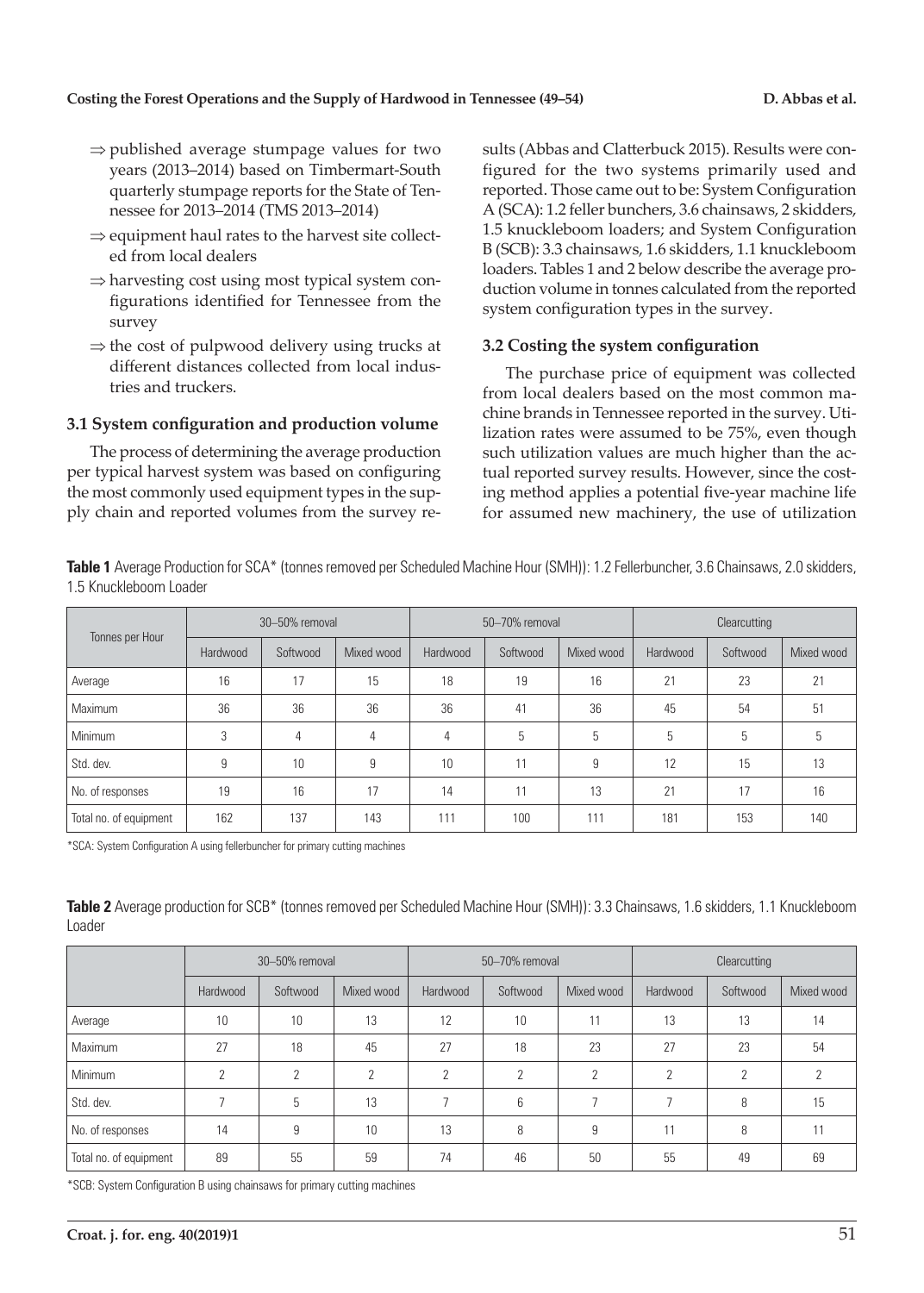**Table 3** Average individual components linked to calculate the full supply chain cost (the cost of system configuration values was rounded to the nearest  $10^{th}$ )

|                |          | Equipment site haul |       | Harvest    |        | 25 km         | 50 km         | 100 km        | 150 km        | 200 km        | 250 km        | 300 km |
|----------------|----------|---------------------|-------|------------|--------|---------------|---------------|---------------|---------------|---------------|---------------|--------|
|                | Stumpage | <b>FBS</b>          | CS    | <b>FBS</b> | CS     | <b>FBS/CS</b> | <b>FBS/CS</b> | <b>FBS/CS</b> | <b>FBS/CS</b> | <b>FBS/CS</b> | <b>FBS/CS</b> | FBS/CS |
| 30% removal    | \$9.3    | \$2.4               | \$2.1 | \$26.8     | \$25.1 | \$6.          | \$6.1         | \$9.5         | \$14.3        | \$19.0        | \$23.8        | \$28.5 |
| 50-70% removal | \$9.3    | \$2.7               | \$2.0 | \$24.0     | \$24.5 | \$6.          | \$6.1         | \$9.5         | \$14.3        | \$19.0        | \$23.8        | \$28.5 |
| Clearcut       | \$9.3    | \$1.8               | \$1.7 | \$19.7     | \$20.6 | \$6.          | \$6.1         | \$9.5         | \$14.3        | \$19.0        | \$23.8        | \$28.5 |

\* Stumpage values were averaged from Timber Mart South 5 quarters data for Tennessee for hardwood stumpage prices (4<sup>th</sup> quarter 2013–4<sup>th</sup> quarter 2014)

rates of the older equipment would not have been reasonable. Very often the cost of used equipment is not well represented in the literature (Bilek 2008). However, these existing methods based on new machinery costing methods offer a means to help explain the cost of harvesting based on summing up the fixed and variable costs of typical forest harvesting machines, when no other machine-specific expenses are available. There are several reasons for this limitation and why the more conventional new equipment costing method is used. Those reasons include the lack of knowledge of:

- $\Rightarrow$  the precise repair and maintenance attached to survey reported utilization rates of used equipment
- $\Rightarrow$  downtime cost
- $\Rightarrow$  used machine purchase price
- $\Rightarrow$  the revenue the operator lost while the machine was down.

Transportation rates are based on actual delivery costs based on talks with procurement agents in Tennessee. Labor cost estimates were developed based on the Bureau of Labor Statistics data (BLS 2016). Hourly labor cost estimates used for Tennessee were \$16.67 per SMH, which is the hourly mean wage of neighboring states (Georgia, Mississippi and Alabama) (BLS 2016). Identifying the actual harvest systems most commonly used in Tennessee was based on analyzing survey responses for the most commonly reported systems used and the reported production per hour of these systems. Transportation and truck delivery rates were based on average market delivery costs collected from practitioners in Tennessee at a fixed rate of \$150 per the first 64 km travelled, then increased exponentially at a rate of \$3.4 per km added. Volumes reported in the survey were based on production per Scheduled Machine Hour (SMH) and not Productive Machine Hour (PMH). This is because the survey specifically asked about production volume per hour and not productive machine hour. As a result, scheduled machines hours were used

to calculate the cost of the green tonne removal. According to the TN logging and transportation survey results, on average all the equipment used was depreciated beyond the assumed 5-year expected machine life (Abbas and Clatterbuck 2015).

## **4. Results and Discussion**

The results of average stumpage price, equipment hauls, harvesting and delivery costs per system configurations A and B and treatment types were calculated on a per metric green tonne basis, and based on the equipment supply chain expression (1).

$$
TSC = St + Eh + H + D \tag{1}
$$

Where:

- *TSC* total supply cost
- *St* stumpage value
- *Eh* equipment haul to site (one way, with the assumption it is going to a different site after this job is completed)
- *H* harvesting (felling, skidding, loading and chipping)
- *D* delivery.

Based on the results of the cost assessment methods, the supply chain cost of the hardwood pulpwood was identified. Table 3 identifies the \$/tonne of the fellerbuncher (FBS) (SCA) and chainsaw (CS) (SCB) systems in the most harvesting treatment types in Tennessee. These were identified as 30%, 50–70% and clearcut removals. Values are presented per metric green tonne hour supply cost at different distances from site.

Based on Table 3, fellerbunched sites per tonne removed within 50 km from site were at a minimum total cost of harvesting and delivery of \$43 per tonne removed from clearcuts and at a maximum of \$51 per tonne for fellerbunched selective cuts. Chainsaw systems have seen a lesser variation between harvesting types, at a minimum of \$44 per tonne clearcut to a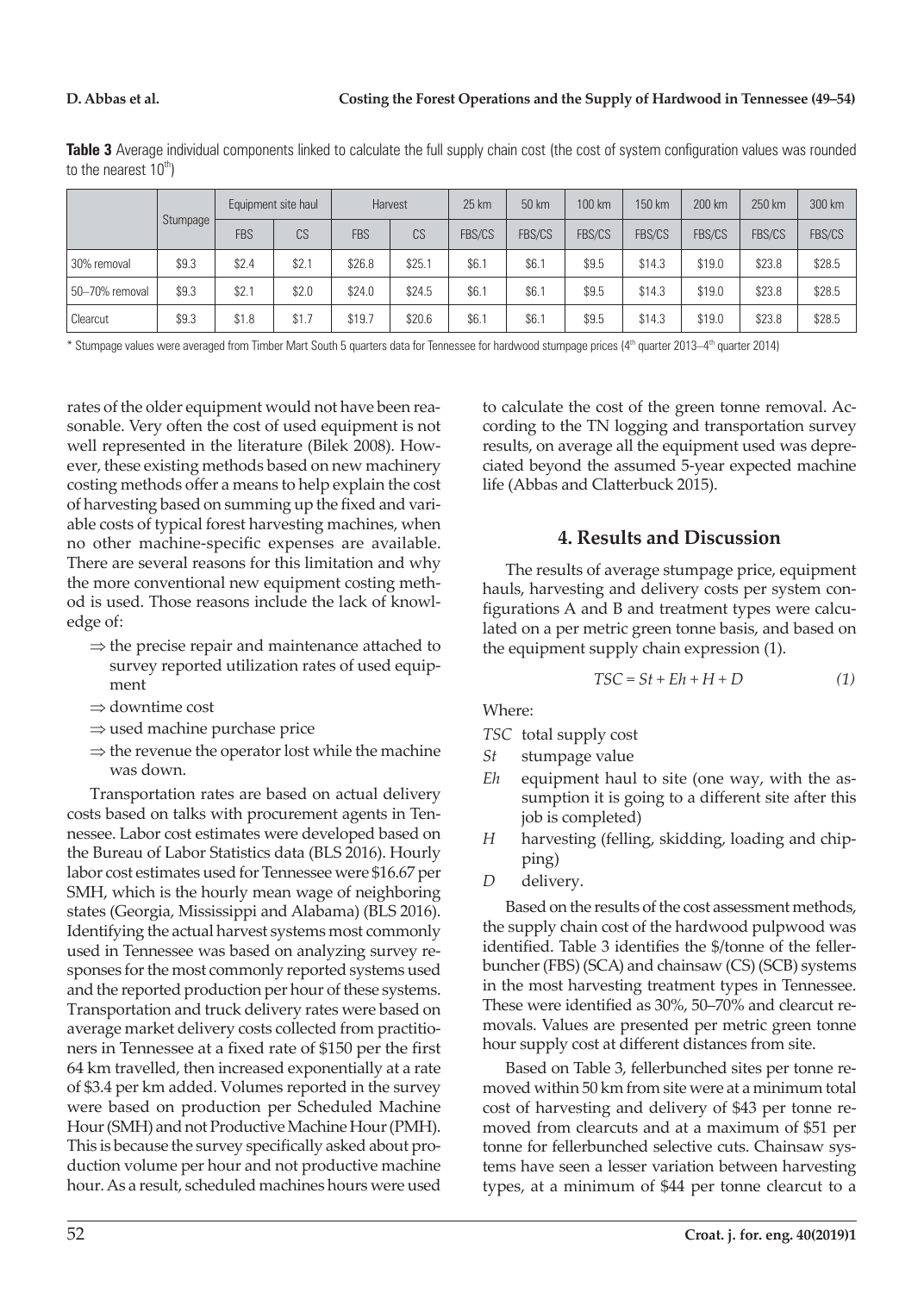maximum of \$49 per tonne selective cut. Since any transportation up to 50 km is fixed at \$6.1 per tonne, based on discussions with the industry, this means that these minimum and maximum values would be in the range of the cost of removed material to the market regardless of distance to market up to 50 km. This was based on the industry assumptions that up to 64 km all wood hauling costs are at \$150 per truckload. After this »distance«, transportation costs are going to increase exponentially at a rate of \$3.4 per km travelled. In other words, if harvested materials are going to be trucked for larger distances, say 200 km, the cost increase is expected to be an additional \$15 per tonne hauled. Transportation values are critical and accounting for the distance harvested by the operators is a key pricing factor. However, fortunately, based on survey results most of the supplies products were found to be within this 50 km range (Abbas and Clatterbuck 2015).

Furthermore, the predominance of hardwood species in TN adds another complexity to costing factors that are not accounted for in the stumpage and market values of supplied pulpwood. Operators were asked on two occasions to what extent they found that the cost of harvesting hardwoods increased over the cost of harvesting softwoods. Respondents reported an increase of an average of 29% in the state of Michigan (Abbas et al. 2014) and 31% in the State of Tennessee (Abbas and Clatterbuck 2015). Accordingly, hardwood forest operations – the most prevalent in TN – are typically more expensive to operate than softwood operation considering the impact of these stands types on equipment and the entire cost of removal.

Based on standard equipment costing methods and low stumpage values, forest products markets likely do not account for the actual cost of the forest operations supply chains. Price of tonne removed and delivered paid to operators is typically a proprietary value. However, the conventional understanding is that loggers are typically not under long term contracts (Becker et al. 2009, Dructor et al. 2012). Recent 2016 stumpage values have further indicated that the price of hardwoods in TN has seen a 30% price reduction (Timber mart South 2016  $4<sup>th</sup>$  Q) from the survey average stumpage values in 2013 and 2014. It is unclear how this is going to impact the operator's pay per load, since it turned out that on average 51% of the operations involved stumpage purchase (Abbas and Clatterbuck 2015).

## **5. Conclusion**

This study provided details of the cost of the supply chain operations in Tennessee. The methods detailed in this study could be used to help operators calculate the most recent values of their supply chain and production using customized cost data to their operations.

The significance of this study lies in the complexity of the data collected that helped develop first time results for hardwood pulpwood forest operations costs in Tennessee. It helped explain study design details that may aid in collecting complex machinery harvesting estimates and methods when no other benchmark data for forest operations are available to compare results to.

Several factors emerged that need to be accounted for to more accurately price products delivered in the market. The key message this study hopes to convey is that if site material type, operators and equipment considerations are not key to informing market pricing methods of products, the entire supply chain and operations of forest products could be impacted.

## **Acknowledgement**

A very special thank you is extended to every logging operator, forester and contractor in TN who helped make this study possible, Tennessee State University, College of Agriculture and Environmental Sciences, Dr. Wayne Clatterbuck, University of Tennessee Extension, Tennessee Forestry Association's team, and Executive Director: Ms. Candice Dinwiddie. We also like to express our gratitude to the constructive and helpful reviews and comments offered by reviewers from the Croatian Journal of Forest Engineering.

## **6. References**

Abbas, D., Clatterbuck, W., 2015: A Survey Analysis of Harvesting Logistics in Tennessee. European Journal of Forest Engineering 1(2): 84–92.

Abbas, D., Handler, R., Hartsough, B., Dykstra, D., Lautala, P., Hembroff, L., 2014: A survey analysis of forest harvesting and transportation operations in Michigan. Croat. J. For. Eng. 35(2): 179–192.

Abbas, D., Handler, R., Dykstra, D., Hartsough, B., Lautala, P., 2013: Cost analysis of forest biomass supply chain logistics. J. Forest 111(4): 271–281.

Becker, D., Abbas, D., Halvorsen, K.E., Jakes, P.J., McCaffrey, S.M., Moseley, C., 2009: Characterizing Lessons Learned from Federal Biomass Removal Projects. Joint Fire Science Program (USDA Forest Service and USDI Bureau of Land Management). JFSP Project 073208, 26 p.

Bilek, E.M.T., 2008: ChargeOut! Discounted Cash Flow Compared with Traditional Machine-Rate Analysis. General Technical Report FPL-GTR-178. Madison, WI: U.S. Department of Agriculture, Forest Service, Forest Products Laboratory, 15 p.